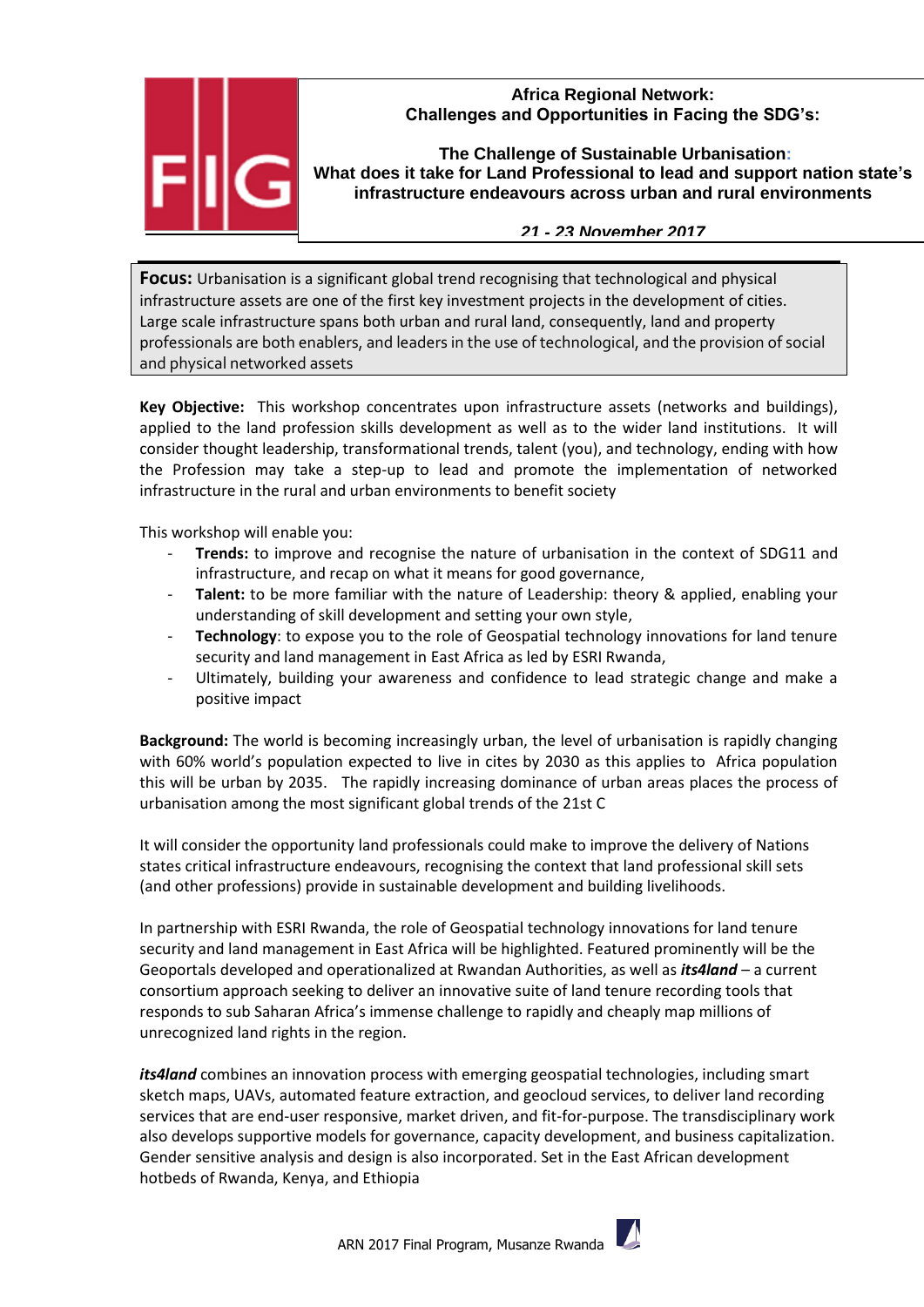|                                                                                                   | Monday 20 <sup>th</sup> November - Arrivals in Kigali                                            |  |
|---------------------------------------------------------------------------------------------------|--------------------------------------------------------------------------------------------------|--|
| Tuesday 21 <sup>st</sup> November – transfer to INES                                              |                                                                                                  |  |
| 09.00 Arrival and registration                                                                    |                                                                                                  |  |
| 09.00 Transfer to INES                                                                            |                                                                                                  |  |
| 12.30 Welcome Ceremony and Lunch, Hosted by INES Rector, Father Dr. Fabien Hegenimama             |                                                                                                  |  |
|                                                                                                   |                                                                                                  |  |
|                                                                                                   |                                                                                                  |  |
| <b>Wednesday 22<sup>nd</sup> November</b><br>Large Scale Infrastructure Networks: Trends & Talent |                                                                                                  |  |
| $8.45 -$                                                                                          |                                                                                                  |  |
| 9.00                                                                                              | Welcome FIG Vice President, Diane Dumashie & INES Rector, Father Dr.<br><b>Fabien Hegenimama</b> |  |
| $9.00 -$                                                                                          | Setting the workshop theme FIG Vice President, Diane Dumashie                                    |  |
| 9.10                                                                                              |                                                                                                  |  |
| $9.10 -$                                                                                          | <b>Introductions</b>                                                                             |  |
| 9.40                                                                                              |                                                                                                  |  |
| $9.40 -$                                                                                          | Session 1: Trends the nature of urbanisation/SD11                                                |  |
| 10.15                                                                                             |                                                                                                  |  |
| 10.15                                                                                             | Session 2 Trends the nature of Infrastructure                                                    |  |
| 10.30                                                                                             |                                                                                                  |  |
| $10.30 -$                                                                                         | Coffee/tea                                                                                       |  |
| 10.45<br>$10.45 -$                                                                                |                                                                                                  |  |
| 11.00                                                                                             | <b>Group Activity</b>                                                                            |  |
| 11.00-                                                                                            | <b>Session 3: Trends The Nature of Good Land Governance</b>                                      |  |
| 11.20                                                                                             |                                                                                                  |  |
| $11.20-$                                                                                          | Session 4: Talent The Nature of Leadership: theory & applied                                     |  |
| 12.00                                                                                             |                                                                                                  |  |
| 12.00                                                                                             | <b>Lunch &amp; Group Photo</b>                                                                   |  |
| 13.00                                                                                             |                                                                                                  |  |
| 13.00-                                                                                            | <b>Activity</b>                                                                                  |  |
| 13.30<br>13.30-                                                                                   |                                                                                                  |  |
| 15.00                                                                                             | Session 5 Talent Group briefing, & activity: Infrastructure project.                             |  |
| $15.15-$                                                                                          | With Coffee/ tea<br><b>Session 5 continued: Delivery</b>                                         |  |
| 16.30                                                                                             |                                                                                                  |  |
| $16.30-$                                                                                          | Session 5: Rapporteur Reflections: What you have heard and What will you do                      |  |
| 17.00                                                                                             |                                                                                                  |  |
| 17.00                                                                                             | Summary: Africa Young Surveyors Yaw Sam Kingsley & by Invitation, Jean Pierre                    |  |
| 17.20                                                                                             | Habiyaremye, Rwanda                                                                              |  |
|                                                                                                   | & Closing: Dr Diane Dumashie                                                                     |  |
| 18.30                                                                                             | <b>Evening dinner</b>                                                                            |  |
|                                                                                                   |                                                                                                  |  |
|                                                                                                   |                                                                                                  |  |
|                                                                                                   |                                                                                                  |  |
|                                                                                                   |                                                                                                  |  |
|                                                                                                   |                                                                                                  |  |
|                                                                                                   |                                                                                                  |  |